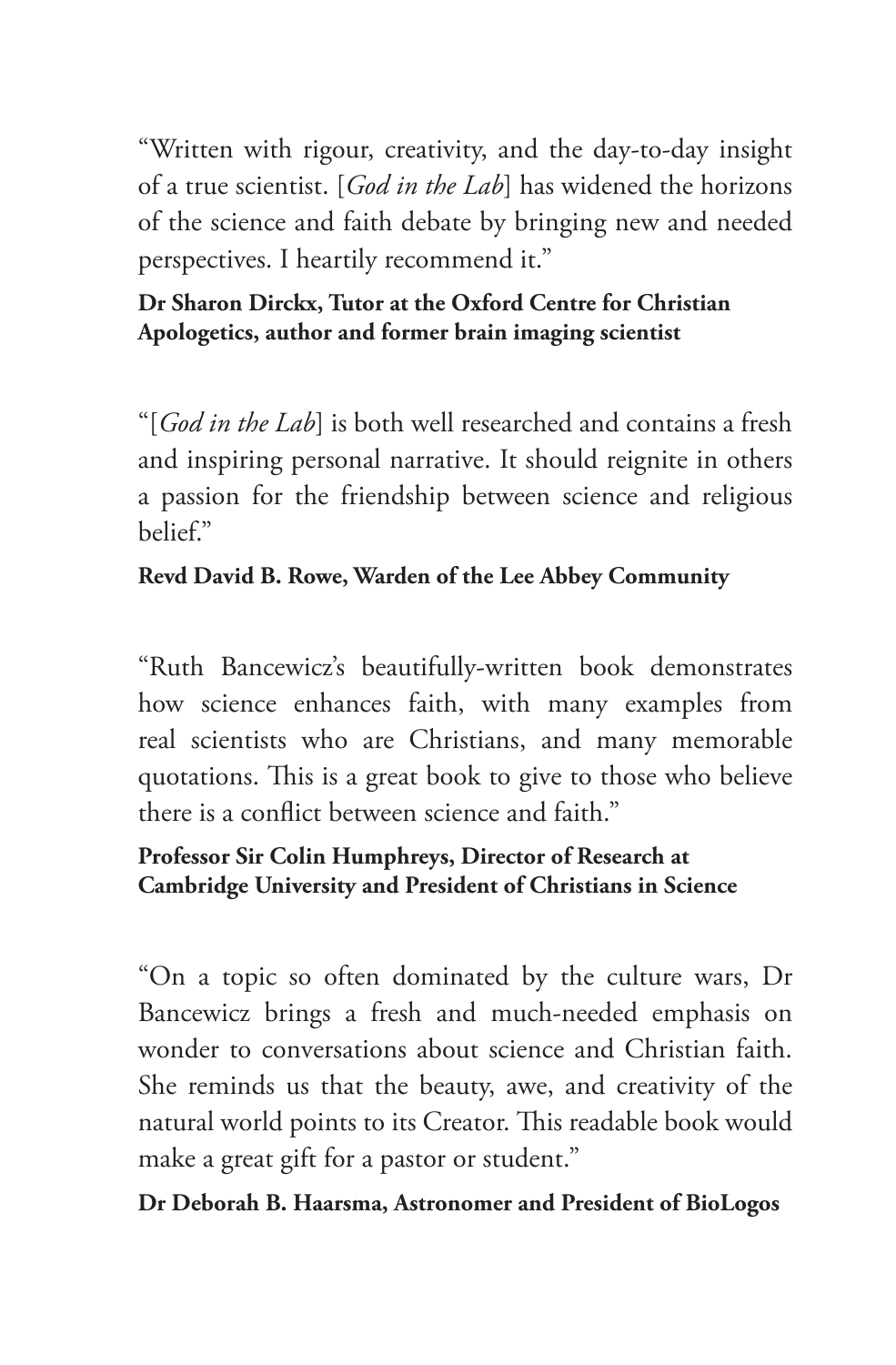*Dr Ruth Bancewicz studied genetics at the Universities of Aberdeen and Edinburgh before working as the Development Officer for Christians in Science, a post she held for three years. She is now a Senior Research Associate at The Faraday Institute for Science and Religion, Cambridge (UK), where she works on positive expressions of the science–faith dialogue and has developed the Test of FAITH resources.*

*For more articles, videos, and podcasts visit www.godinthelab.org*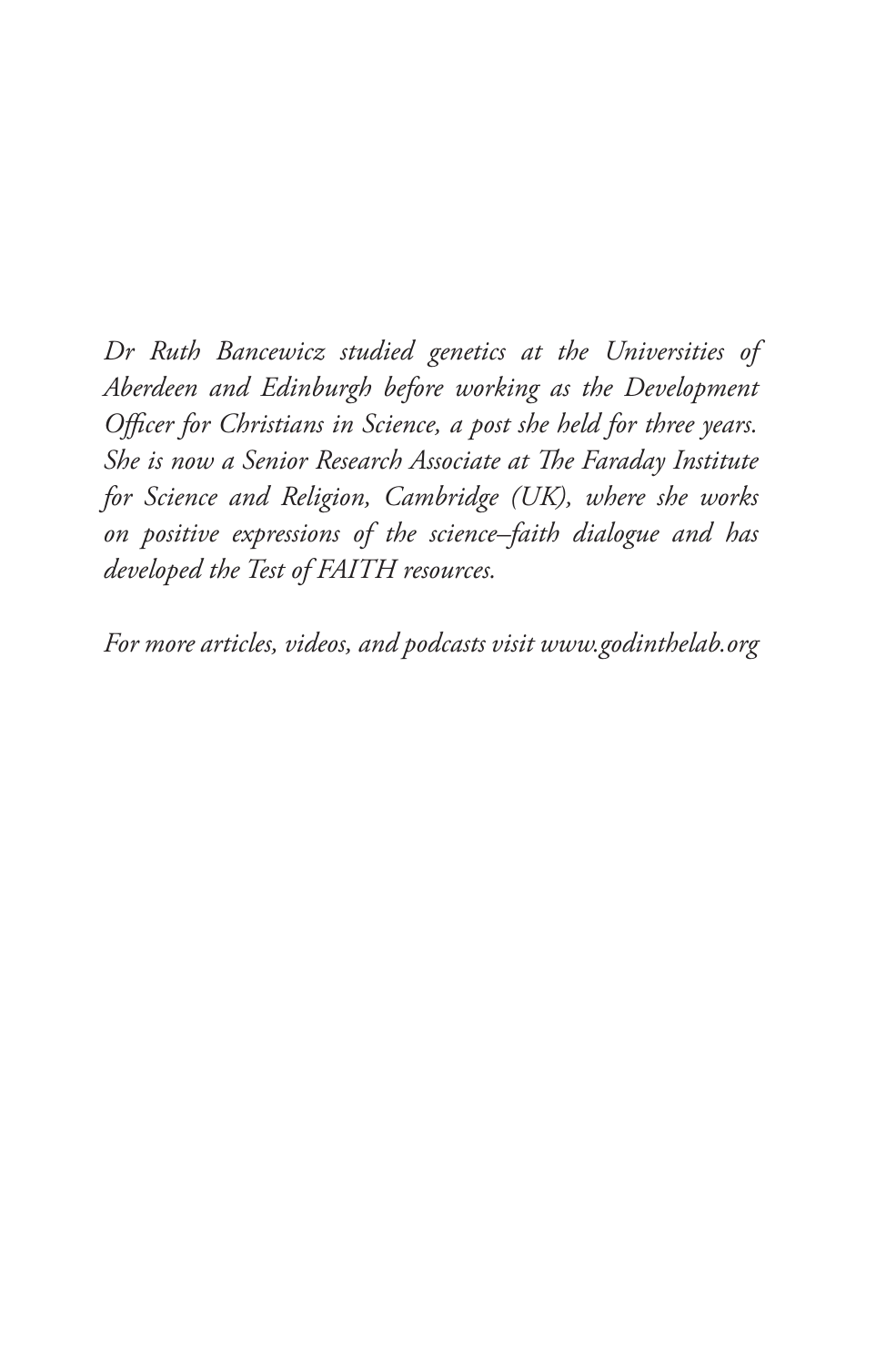## God in the Lab How Science Enhances Faith

**Ruth M. Bancewicz**

MONARCH **BOOKS** Oxford, UK, and Grand Rapids, Michigan, USA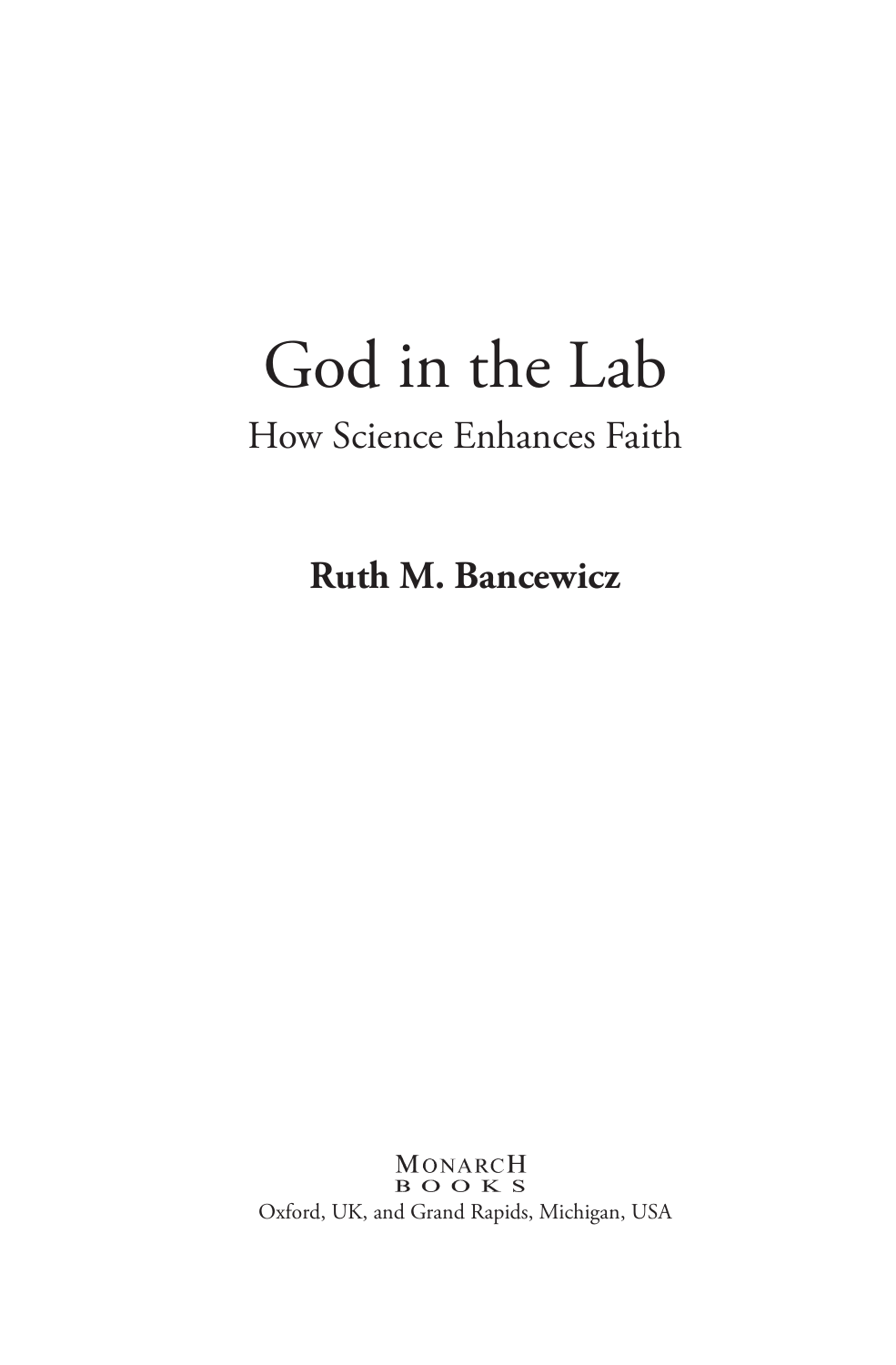Text copyright © 2015 Ruth M. Bancewicz This edition copyright © 2015 Lion Hudson

The right of Ruth M. Bancewicz to be identified as the author of this work has been asserted by her in accordance with the Copyright, Designs and Patents Act 1988.

All rights reserved. No part of this publication may be reproduced or transmitted in any form or by any means, electronic or mechanical, including photocopy, recording, or any information storage and retrieval system, without permission in writing from the publisher.

Published by Monarch Books an imprint of

### **Lion Hudson plc**

Wilkinson House, Jordan Hill Road, Oxford OX2 8DR, England Email: monarch@lionhudson.com www.lionhudson.com/monarch

ISBN 978 0 85721 568 0 e-ISBN 978 0 85721 569 7

First edition 2015

#### **Acknowledgments**

Scripture quotations taken from the Holy Bible, New International Version, copyright © 1973, 1978, 1984, 2011 International Bible Society. Used by permission of Hodder & Stoughton, a member of the Hodder Headline Group. All rights reserved. 'NIV' is a trademark of International Bible Society. UK trademark number 1448790.

pp. 110–11, 112: Extract from *Living Form of the Imagination* by Douglas Hedley copright © Douglas Hedley, 2008. T&T Clark, by permission of Bloomsbury Publishing Plc. pp. 131–32: Extract from article "Walking the Walk: Thoreau and the art of seeing nature" by Jeff Hardin in *Books and Culture* copyright © Jeff Hardin, 2013. Reprinted by permission of *Books and Culture*. pp. 154–55: Extract from *The Weight of Glory* by C.S. Lewis copyright © C.S. Lewis Pte. Ltd. 1949. Reprinted by permission. pp. 165–66, 177: Extract from *Unweaving the Rainbow* by Richard Dawkins copyright © Richard Dawkins, 1998. Reprinted by permission of Houghton Mifflin Harcourt Publishing Company and Penguin Books. All rights reserved. p. 174: Extract from *The Sense of Wonder* by Rachel Carson copyright © Rachel L. Carson. Reprinted by permission of Frances Collin, Trustee.

p. 208: Extract from *The God Delusion* by Richard Dawkins copyright © Richard Dawkins, 2007. Reprinted by permission of Houghton Mifflin Harcourt Publishing Company and Random House.

A catalogue record for this book is available from the British Library

Printed and bound in the UK, December 2014, LH26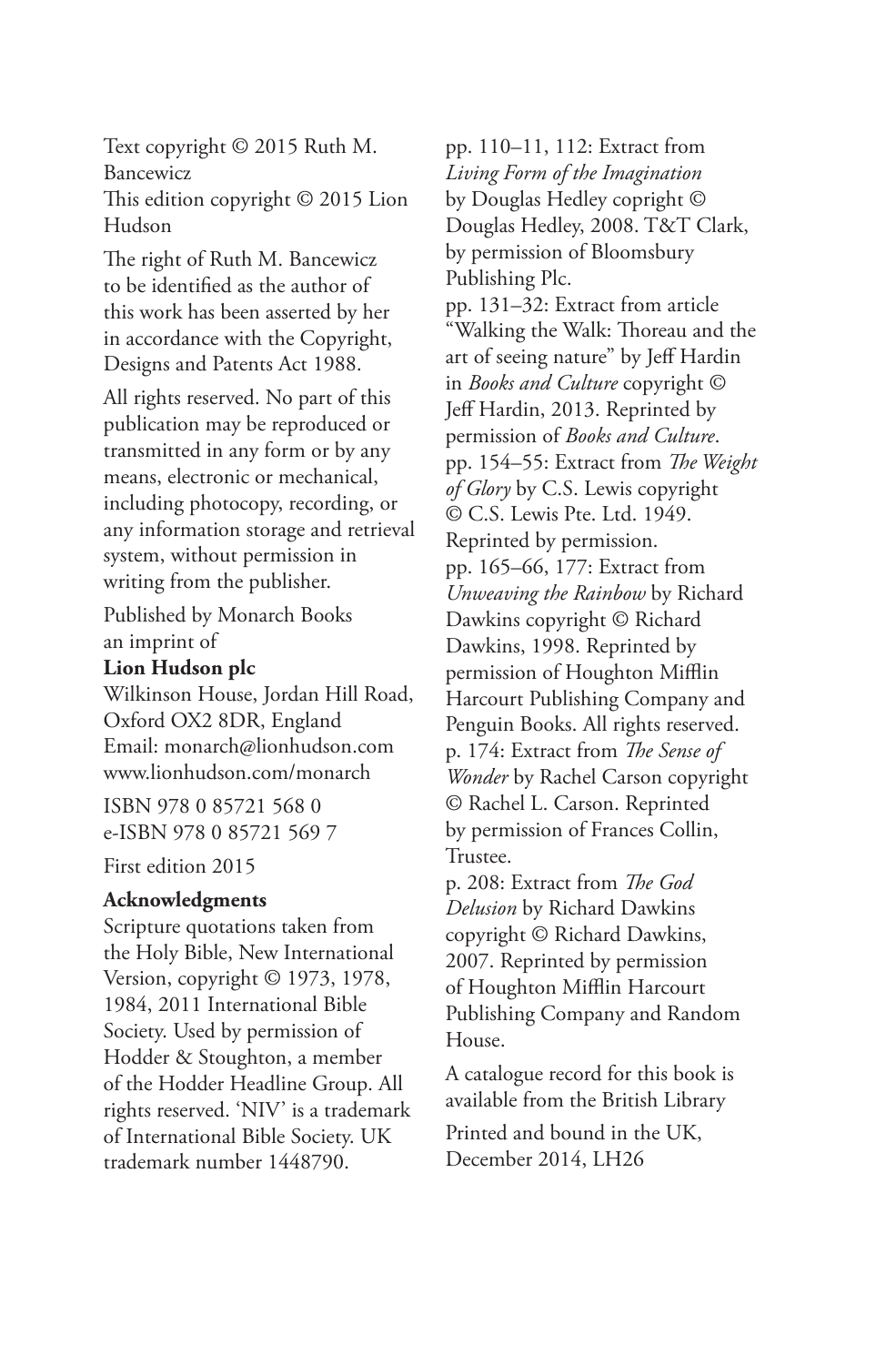# Contents

| Foreword        |                                    | 7   |
|-----------------|------------------------------------|-----|
|                 | 1 The Theologian and the Telescope | 8   |
| 2               | Life in the Lab                    | 15  |
| $\mathfrak{Z}$  | Christianity and Science           | 42  |
| 4               | Creativity                         | 59  |
| 5               | Imagination                        | 90  |
| 6               | Beauty                             | 123 |
| 7               | Wonder                             | 157 |
| 8               | Awe                                | 191 |
| 9               | Conversation                       | 223 |
| Acknowledgments |                                    | 228 |
| Bibliography    |                                    | 230 |
| Notes           |                                    | 235 |
| Index           |                                    | 253 |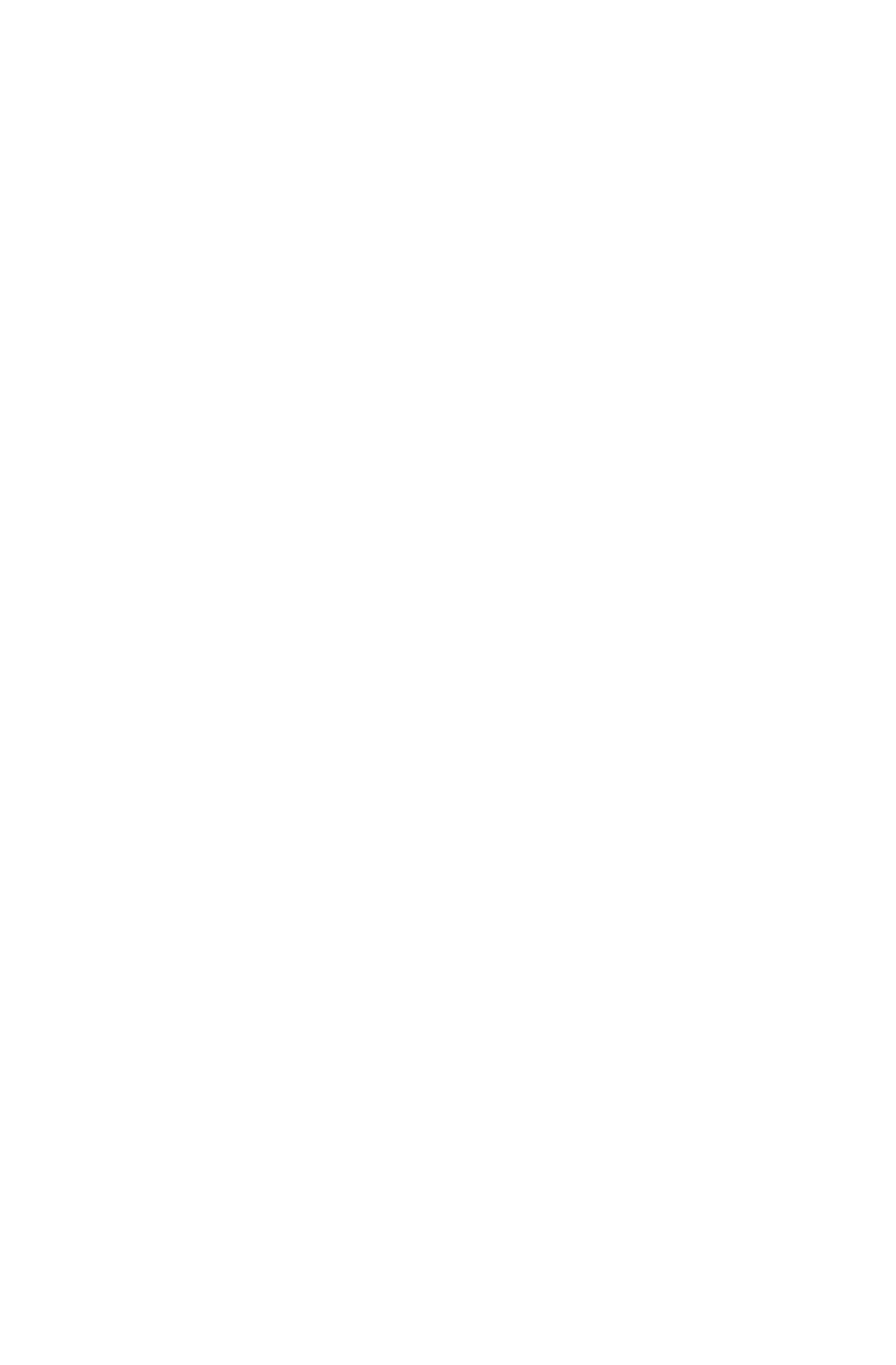## Foreword

Many books have been written from a faith-friendly perspective, showing how the Christian faith creates intellectual space for the natural sciences. Dr Ruth Bancewicz, a former research biologist, has given us a work that moves this discussion up to a higher level. Her concern is not merely to show that science is consistent with faith, but that science *enhances* faith. This richly documented book weaves together Dr Bancewicz's own experience as a scientist with the stories of other scientists, who have found that their faith was deepened by their research and reflections. These personal narratives convey the rich potential for dialogue and interaction between science and faith far more effectively than reams of reasoned argument.

Readers will find much within these pages that is helpful, stimulating, and challenging. Perhaps the most original and important sections of the work deal with the importance of beauty and the human imagination in both science and the Christian faith. Dr Bancewicz's exploration of these themes opens up lines of thought that will be new to many readers, and has the potential to bring a deepened appreciation of the world which science investigates. It will be warmly welcomed by all those thinking about the relation of science and faith.

**Alister McGrath Andreas Idreos Professor of Science and Religion University of Oxford**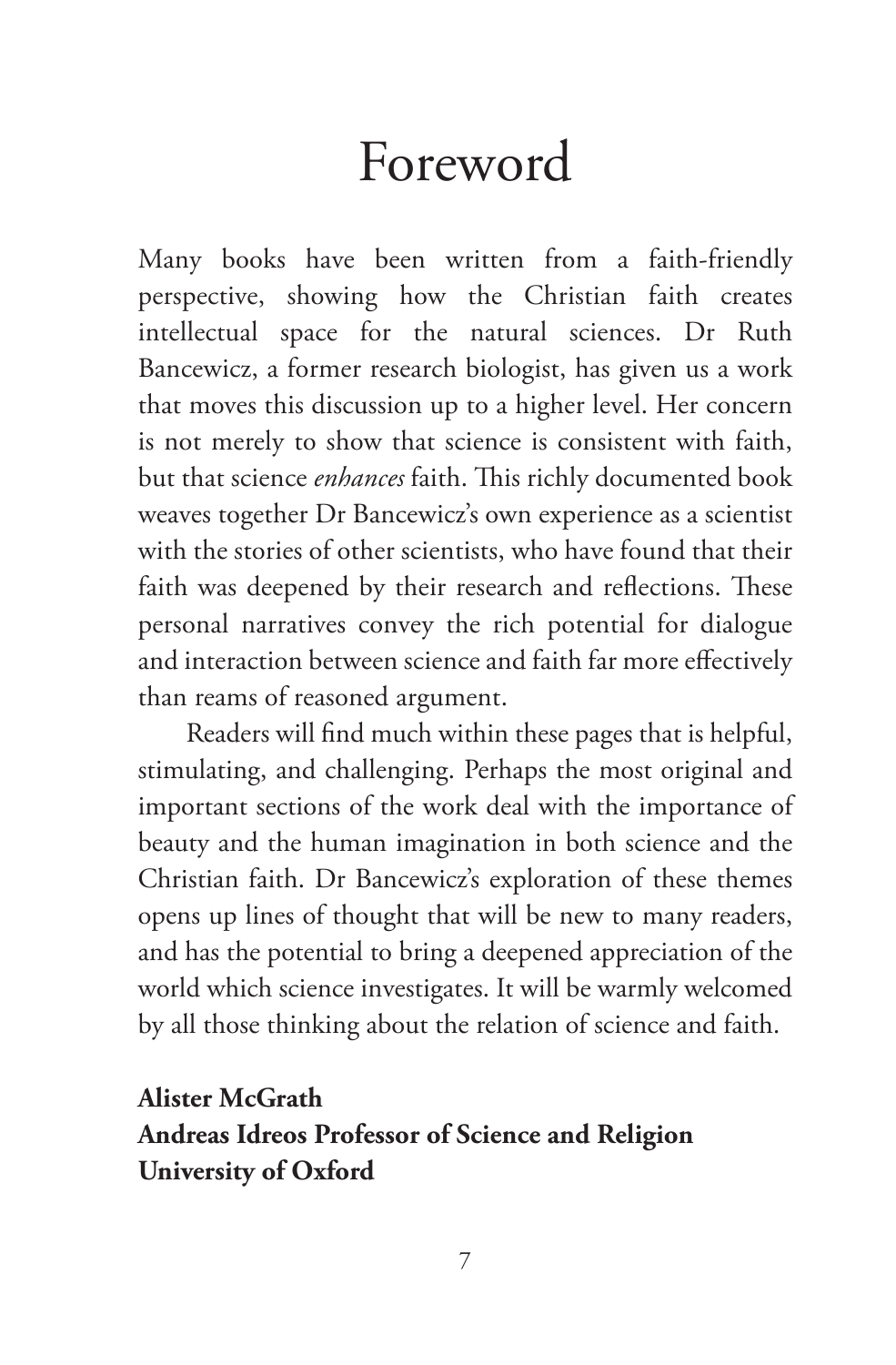## Chapter 1

# The Theologian and the Telescope

*Science is not threatened by God; it is enhanced.* **Francis Collins, former director of the Human**  Genome Project<sup>1</sup>

*the historical titans of the scientific revolution – Galileo, Kepler, Bacon, Pascal, and Newton – all devout believers to a man – could interrelate their Christian faith and their scientific discoveries.*

**Nancy Frankenberry, philosopher of religion2**

I have always enjoyed science, particularly when it involves studying living things. I have happy memories of wading around rivers and rock pools on high school field trips, encountering microscopic organisms in university lab classes, and examining cells and tissues as a research student. Doing science brings the joy of exploration and the freedom to ask questions. There is a feeling of wonder and awe at what is found and an enjoyment of its beauty. Those moments of discovery raise deeper questions about the universe and our experience of it.

Now that I am working in science and religion for a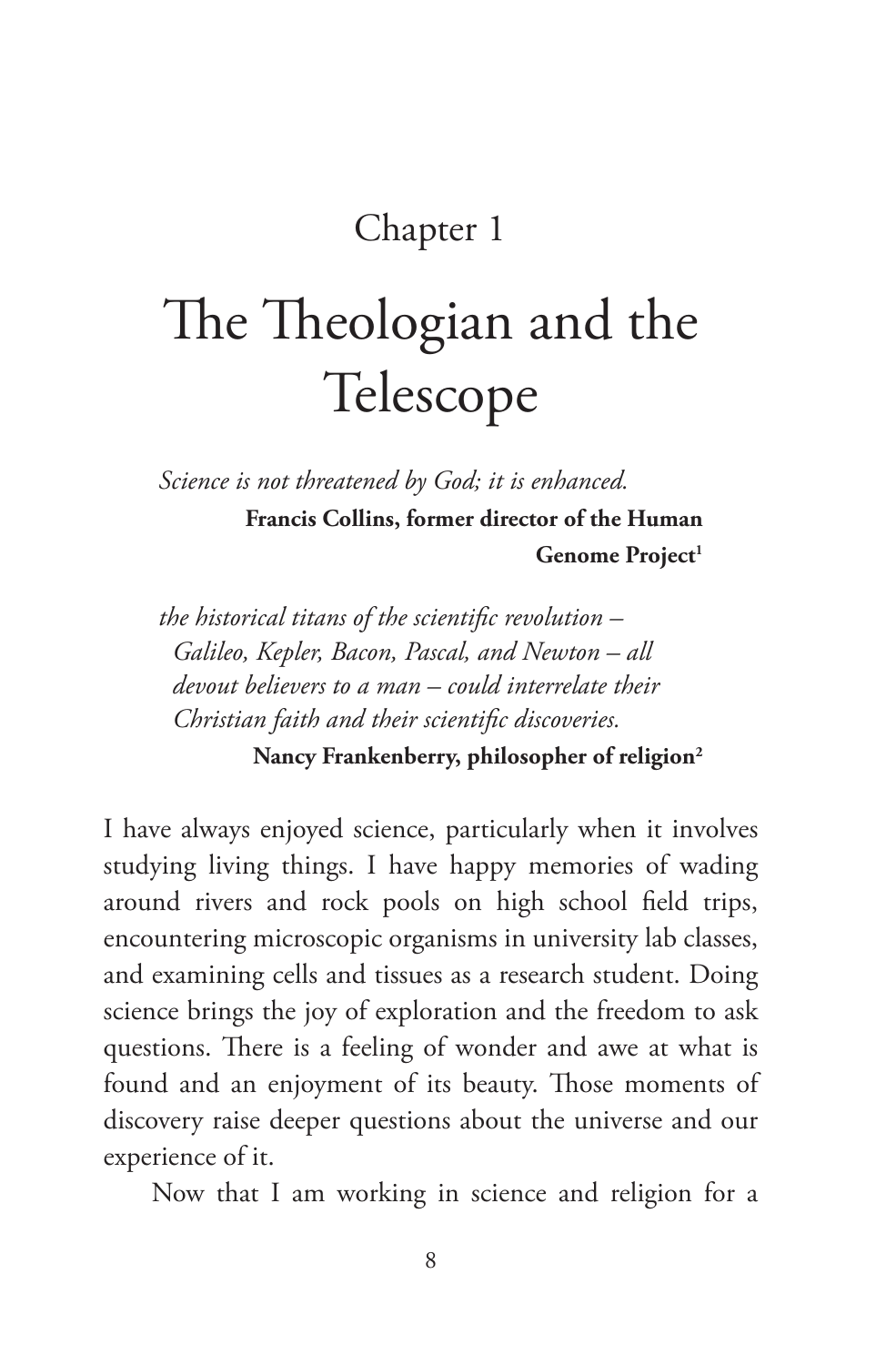### The Theologian and the Telescope

living, I have learned that it's important to keep reminding myself about the reality of life in the lab. During any intense discussion about an issue or seeming point of conflict between science and faith, we need to remember what life is like for those who actually do research every day. So I have developed a passion for helping people to enjoy the wonder of the natural world, and see beyond the debates to the more personal or spiritual side of science.

What I hope to achieve in these pages is best illustrated by a story about a theologian and a telescope. The theologian was a colleague from another department in Cambridge, and the telescope belonged to some friends of his. As we sat down to lunch one day, my colleague mentioned that he had visited these friends the night before. It was a clear night, so they had spent some time looking at the stars.

My colleague was a keen amateur astronomer as a teenager, but he had become involved in so many academic debates about science and religion that he eventually lost interest in science. That evening, he was reminded how beautiful and fascinating the universe can be. He realized that the experience of scientific exploration itself can foster awe, wonder, and – for people of faith – worship. As the theologian and former biophysicist Alister McGrath has often said, science points to questions that are too deep and too complex to be answered by science itself.<sup>3</sup>

These experiences of science enhancing faith are not unique. Science has a long tradition of being complementary to Christianity, although that is not always recognized now. The universities in medieval Europe taught both science and theology, and at the time they weren't even necessarily seen as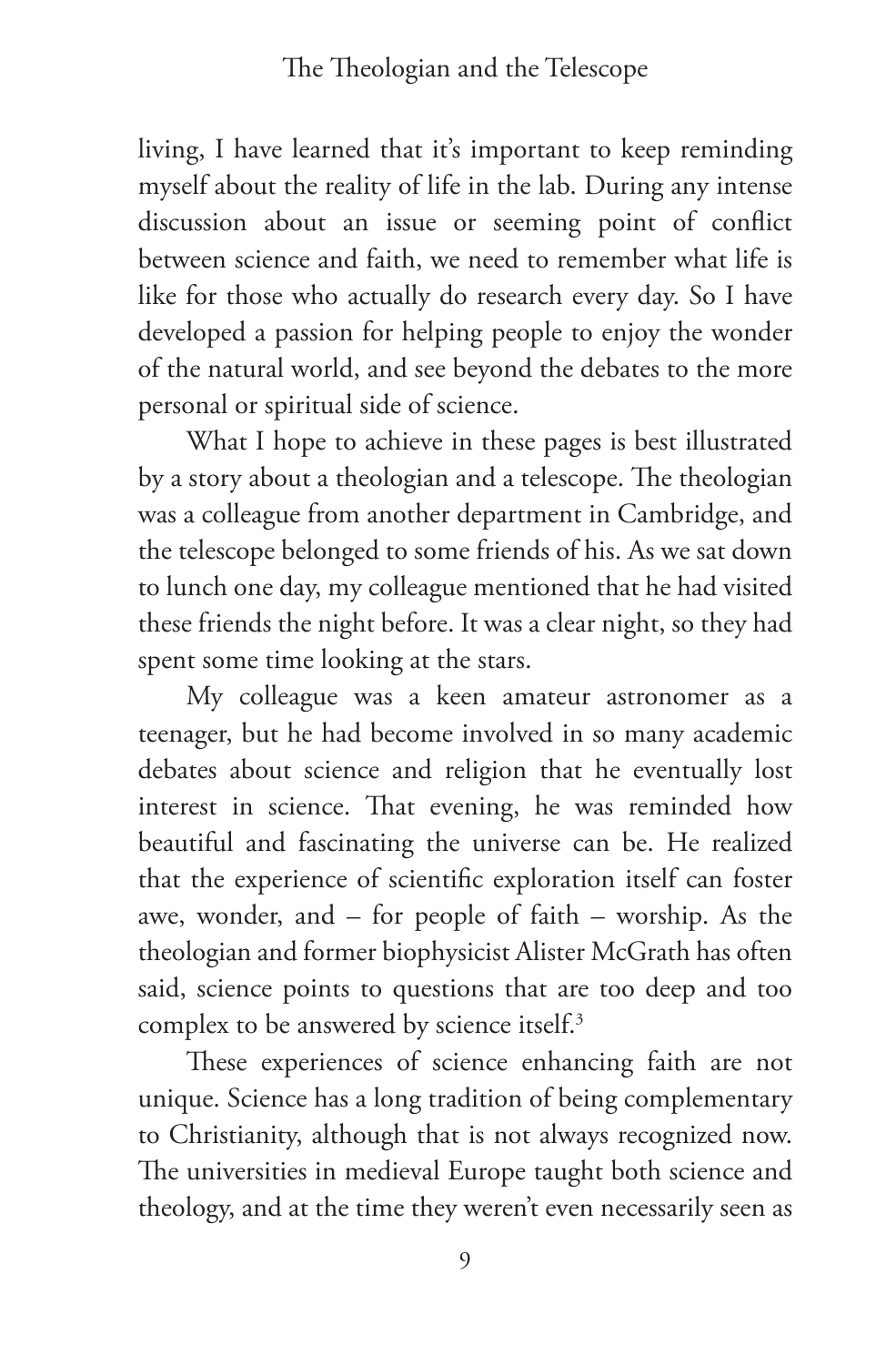separate subjects. Experiments and field studies were largely carried out by the clergy, and it was only in the nineteenth century that science was established as a separate profession. The occasional points of conflict between science and faith have been well publicized by those who wish to drive a wedge between science and faith. In reality, these debates were not "scientists versus the Church", because science has always been supported from the inside by Christians who are passionate about exploring the universe that God has made.<sup>4</sup>

A recent survey by the American sociologist Elaine Howard Ecklund showed that both faith and spirituality are still thriving in the scientific world. Between 2005 and 2007, Ecklund and her team carried out nearly 1,700 surveys and 275 in-depth interviews with senior scientists in twenty-one elite US universities. Their goal was to paint a more accurate and up-to-date picture of how scientists approach religion, and the results make interesting reading. About 50 per cent of all the people interviewed were members of a specific religious group, and 30 per cent were atheists.5 The remaining 20 per cent did not believe in God, but valued something beyond science that they chose to call spiritual.<sup>6</sup>

Some of these "spiritual but not religious" scientists had a strong sense of awe and wonder at the natural world. There was a sense of mystery too  $-$  a belief that there is something beyond the material. These people found that their spiritual values motivated them to do things differently: to spend more time teaching so that others could share the same experience, to choose what they saw to be more worthwhile fields of research, or to change their behaviour outside of the laboratory. So while there may be some individuals who reject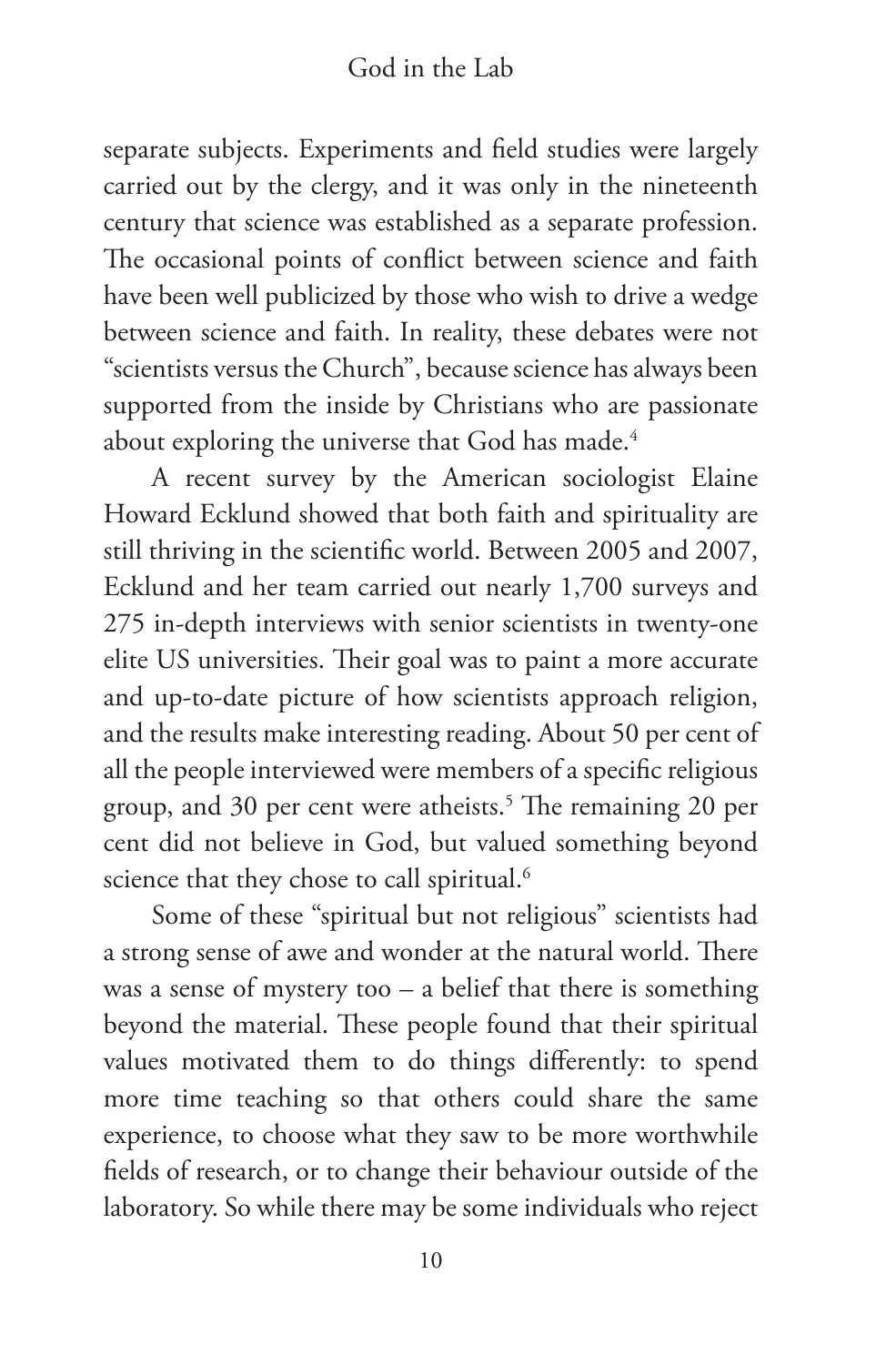### The Theologian and the Telescope

discussions about science and faith, there are plenty of others who are interested in a more thoughtful dialogue.

My own experience of science followed the usual pattern: an early interest that was encouraged by the adults around me, including my Christian parents, followed by years of study and a long apprenticeship in the techniques of laboratory research. There are always a few early-career scientists who decide to leave the lab and follow other science-related vocations, and I realized I was one of these people when I felt myself gravitating towards my desk. I enjoyed reading, writing, and giving presentations, and found that experiments interrupted the flow of my work! It was time for me to leave the lab, but not without some regret at no longer being able to see beautiful things under the microscope.

The unexpected part of my route out of the lab was that it led into science and religion. I was a Christian by the time I arrived at university, so I had joined Christians in Science (CiS): an international organization for those interested in the dialogue between science and faith. My decision to leave science coincided with an advertisement for a CiS staff position, so I instantly applied. A few months later I began to work with science students, lab researchers, and many others, helping to supply them with resources and organize events where various faith-based issues could be discussed.

After several years travelling the length and breadth of the UK with CiS, I moved to The Faraday Institute for Science and Religion in Cambridge, where I now work on the relationship between science and Christianity. I am more than content with my new career outside the lab, but I remain fascinated by science.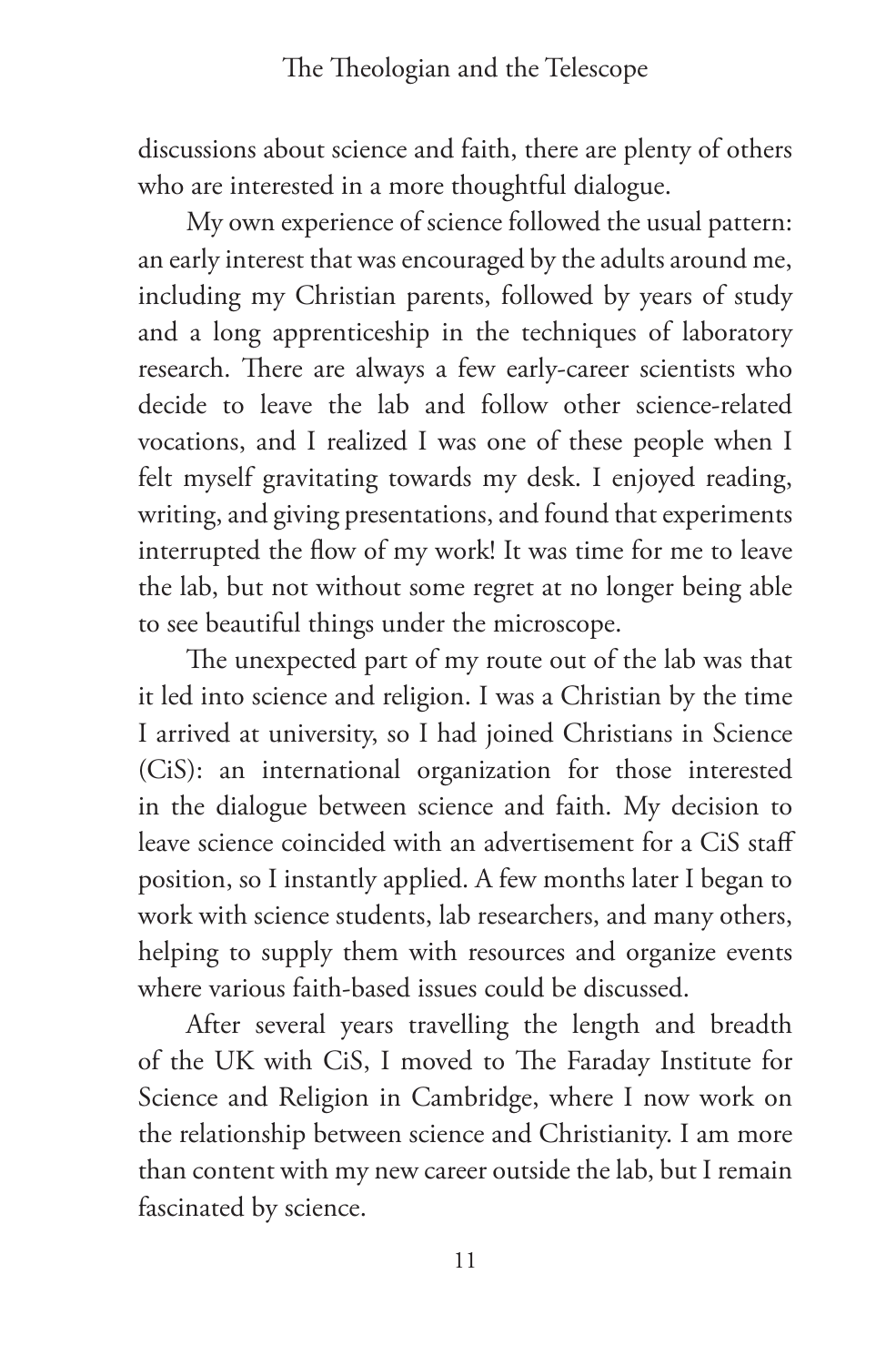### God in the Lab

My first few years in Cambridge were spent developing *Test of FAITH*, a series of resources to help churches and other groups tackle questions about science and Christianity. During this time I was challenged to recognize that while debates and discussions are important, they're not the whole story. In a video interview, Alister McGrath said that it is also important to start new conversations about how science enhances faith, rather than always responding to issues.7 So I followed up this idea, was given some generous funding from the Templeton World Charity Foundation to communicate some of these more positive stories, and my blog scienceandbelief.org is part of that work.

This book is the final output of that project, and is an exploration of the experiences in science that can enhance faith. It's also about the human side of science: what drives and motivates us, and what we enjoy. For those scientists who are Christians, their research is simply one expression of a faith that covers every aspect of their life. For many others, science and religion will seem like two separate worlds, and the topics addressed in this book will act as a bridge between the two.

The journey described here is a personal one. Imagination, creativity, beauty, wonder, and awe are all subjects that are close to my heart, and I have thoroughly enjoyed exploring them. I'm not one for travelling alone, so during my writing I have spoken with a number of working scientists who are also Christians. Their stories are included in these pages, reflecting their own unique perspectives on science and faith.

I'll begin by explaining how science works, including the people and their quirks as well as the day-to-day business of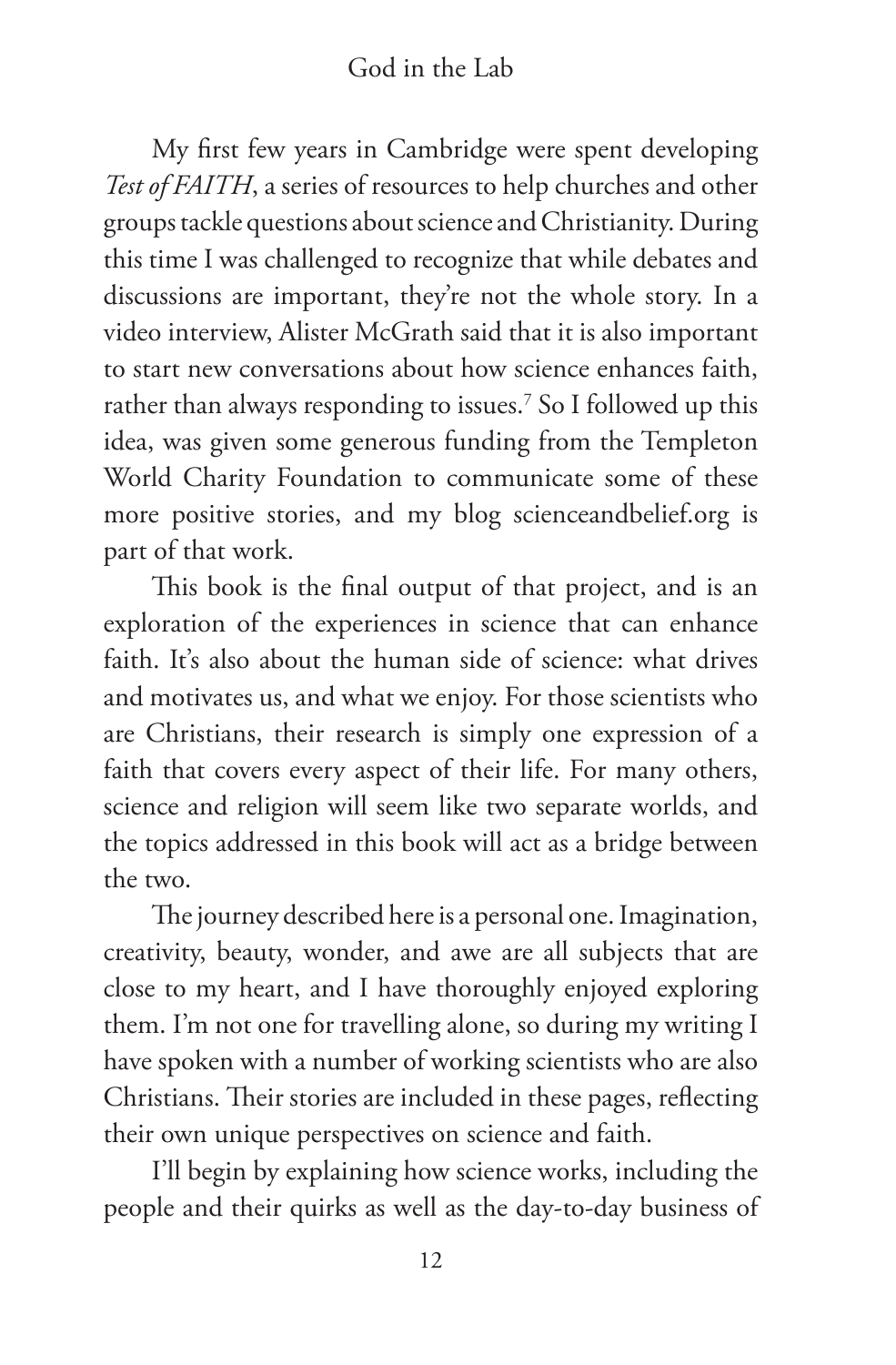### The Theologian and the Telescope

research. Practising scientists may wish to skip this chapter, but others will hopefully appreciate a fly-on-the-wall view of life in the laboratory. Next I will explain why I am a Christian, and how I see science and faith fitting together. The trajectory of the rest of the book is through creativity and imagination, which are vital to the practice of both science and Christianity, to the beauty, wonder, and awe that scientists experience in their work, and that (for some) lead beyond science to God.

These pages will contain no arguments for God as such, but are more of a thought experiment, particularly when it comes to beauty, wonder, and awe. If the God of the Bible existed, what would you expect to see in the world? Does viewing the universe through the lens of faith make it look more coherent? I find that what I see in science helps my faith to grow, and enlarges my view of God.

With apologies to social scientists, when I write about "science" here, I mean natural science (e.g. biology, physics, and chemistry). I should also add that this is not intended to be an academic book, although I have referenced plenty of more scholarly works for those who want to follow up particular points. I have touched on some complex issues, and my aim has simply been to share some of what I feel is interesting and valuable, drawing on enough of the thinking of others to start an interesting conversation.

I have noticed that when I throw a topic like beauty or awe into a debate, people start to tell stories and listen to each other. We sometimes concentrate so hard on getting our point across that it's difficult to engage with others, so we need to find some ways to begin again. Like my friend the theologian, it's easy to get lost in abstractions. I hope that